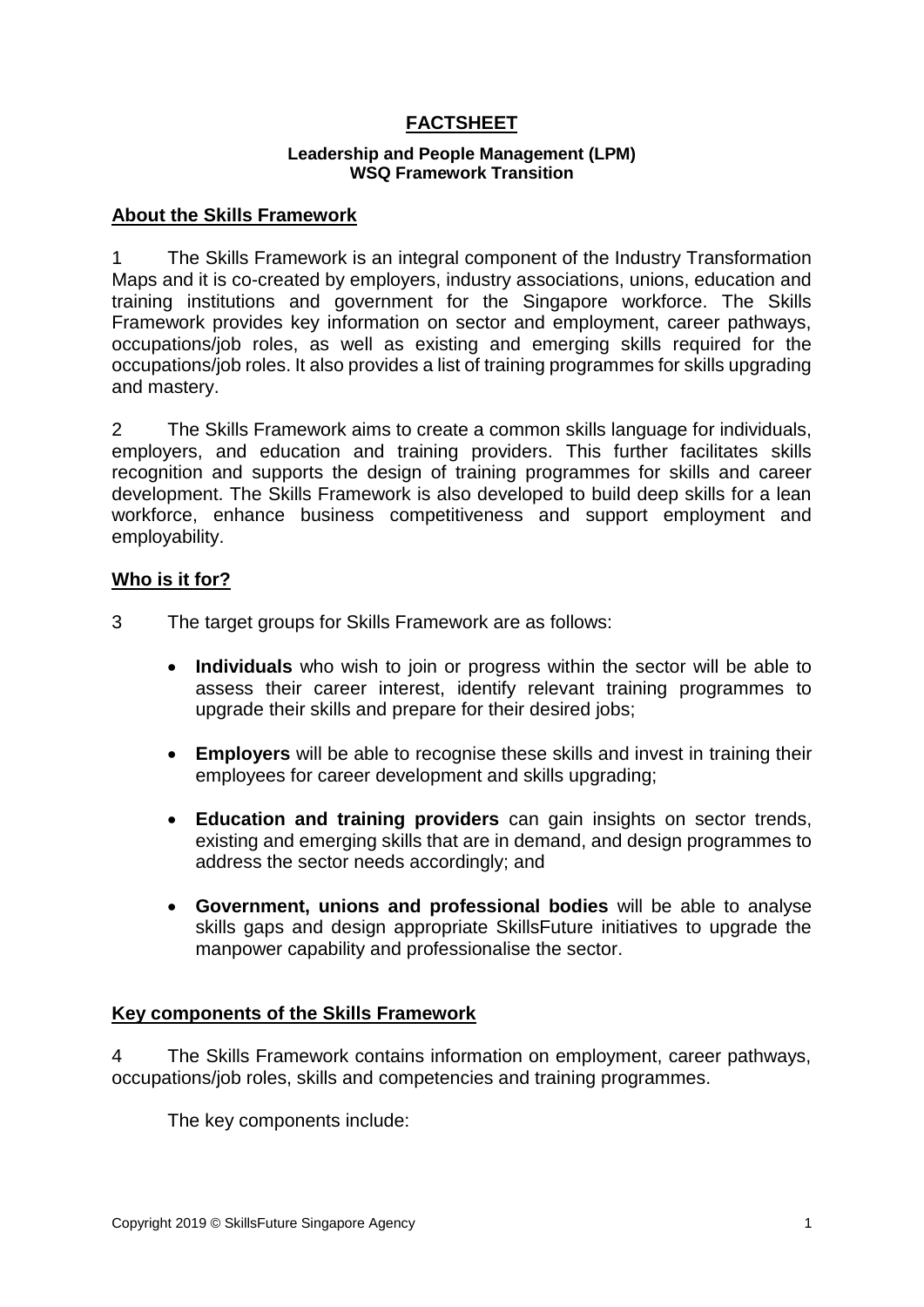- Sector information provide information on key statistics, trends and workforce profiles in the sector
- Career pathways depict the pathways for vertical and lateral progression for advancement and growth;
- Occupations and job roles covers existing and emerging technical skills and competencies, and their respective descriptions; and
- Training programmes for skills upgrading and mastery provides information on training programmes which will help aspiring individuals and in-service employees acquire skills required for various jobs.

# **Transition of Leadership and People Management (LPM) WSQ Framework**

5 Moving forward, the Singapore Workforce Skills Qualifications (WSQ) Framework remains as a key Continuing Education and Training (CET) credential system to facilitate skills certification and recognition. It will make reference to the Skills and Competencies in the Skills Framework in the development of programmes and qualifications.

6 Each Skills Standard (SS) within LPM will be mapped to TSCs across various Skills Frameworks, at the corresponding levels. Please refer to Annex A for the full mapping details.

- *This is with the exception of two LPM elective units, which will be expired due to lack of adoption. These units are:*
	- *Build Positive Relationship with the Board (LPM-GEN-601E-0)*
	- *Represent and Promote the Organisation (LPM-GEN-602E-0)*

7 Existing LPM qualification bundles and naming convention will be retained. Table 1 illustrates the current qualification construct that will be retained moving forward.

| <b>Qualification</b>                                           | <b>WSQ</b><br><b>Level</b> |             | <b>No. of Modules</b><br>(Existing) |       |      | No. of Modules<br>(Post-Transition) |       |
|----------------------------------------------------------------|----------------------------|-------------|-------------------------------------|-------|------|-------------------------------------|-------|
|                                                                |                            | <b>Core</b> | Elective                            | Total | Core | <b>Elective</b>                     | Total |
| Advanced Certificate in<br><b>Team Leadership</b>              | 3                          | 6           | $\overline{2}$                      | 8     | 6    | $\overline{2}$                      | 8     |
| Professional Diploma in<br>Leadership and People<br>Management | 4                          | 6           | 2                                   | 8     | 6    | 2                                   | 8     |
| Specialist Diploma in<br>Leadership and People<br>Management   | 5                          | 6           | $\overline{2}$                      | 8     | 6    | $\mathcal{P}$                       | 8     |

## Table 1: LPM Qualification Bundles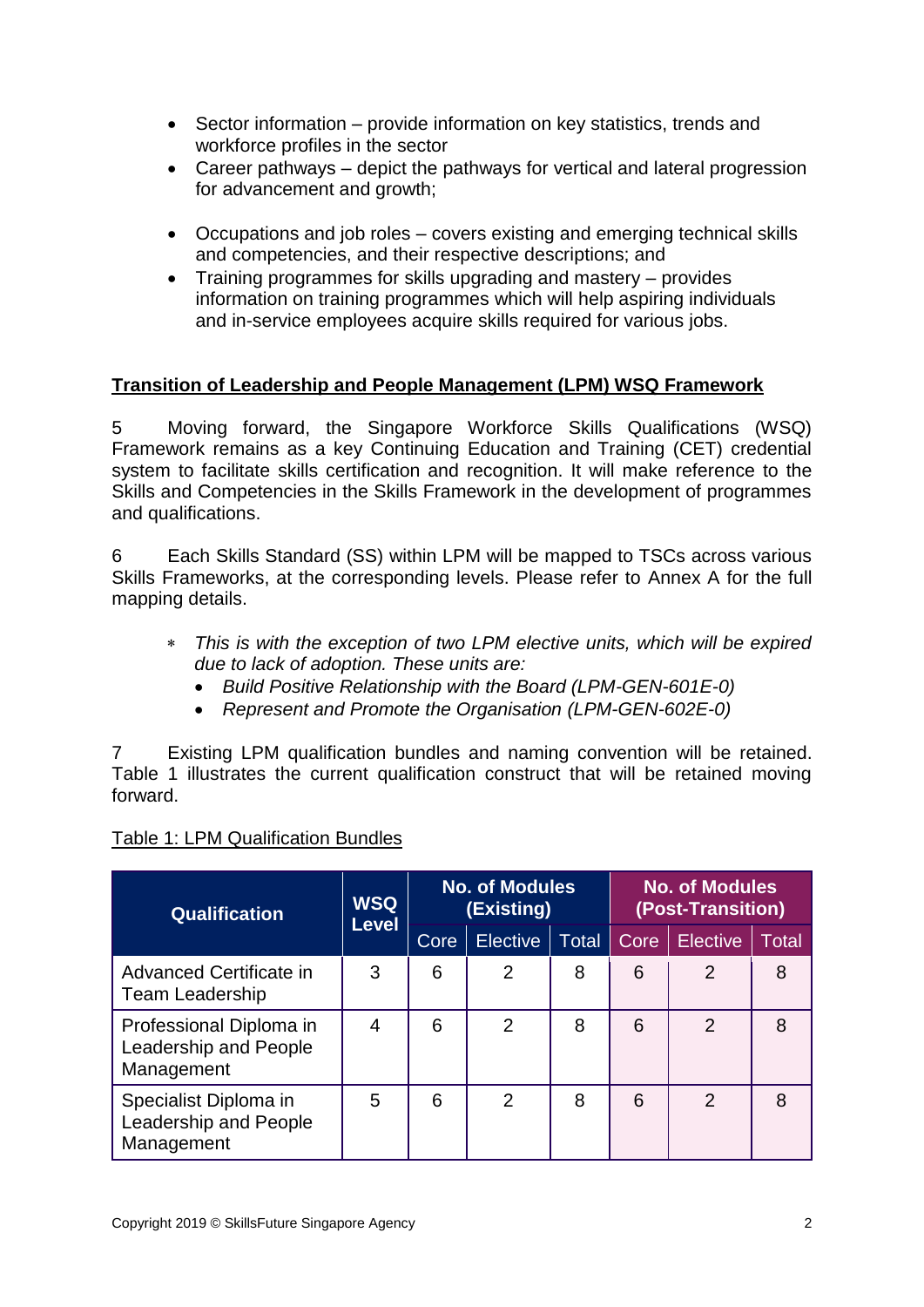| <sup>1</sup> Graduate Diploma in |  |  |  |  |
|----------------------------------|--|--|--|--|
| Organisational                   |  |  |  |  |
| Leadership                       |  |  |  |  |

8 Table 2 illustrates a comparison of the qualification make-up for *"Advanced Certificate in Team Leadership"* under the existing WSQ construct and the SFw construct.

Table 2: Qualification Bundle for Advanced Certificate in Team Leadership

| <b>S/N</b>     |          | <b>Existing WSQ Framework</b>                                                                     |            | <b>Skills Framework</b>                                             |
|----------------|----------|---------------------------------------------------------------------------------------------------|------------|---------------------------------------------------------------------|
| 1              | Core     | Lead Team to Develop<br><b>Operational Plan</b>                                                   | TSC.       | <b>Vision Leadership</b><br>(Level 3)                               |
| 2              | Core     | Lead Team to Implement<br>Change                                                                  | <b>TSC</b> | People Change Management<br>(Level 3)                               |
| 3              | Core     | <b>Build Team Relationships</b>                                                                   | <b>TSC</b> | <b>Organisational Relationship</b><br>Building (Level 3)            |
| $\overline{4}$ | Core     | Develop and Motivate<br>Team Members through<br><b>Capability Development</b>                     | <b>TSC</b> | People Development<br>(Level 3)                                     |
| 5              | Core     | <b>Monitor and Reward</b><br>Performance in a Team to<br>Support Achievement of<br><b>Results</b> | <b>TSC</b> | People and Performance<br>Management (Level 3)                      |
| 6              | Core     | Develop Self to Maintain<br><b>Professional Competence</b><br>at Supervisory Level                | <b>TSC</b> | <b>Personal Effectiveness</b><br>(Level 3)                          |
| $\overline{7}$ | Elective | Any 2 units from any WSQ<br>framework, from within the                                            | <b>TSC</b> | Any 2 TSCs from any SFw at<br>the same level as the                 |
| 8              | Elective | same level as the<br>qualification or taken from<br>1 level above or below that<br>level          | <b>TSC</b> | qualification or taken from 1<br>level above or below that<br>level |

9 Table 3 illustrates a comparison of the qualification make-up for *"Professional Diploma in LPM"* under the existing WSQ construct and the SFw construct.

|  | Table 3: Qualification Bundle for Professional Diploma in LPM |  |  |  |  |
|--|---------------------------------------------------------------|--|--|--|--|
|--|---------------------------------------------------------------|--|--|--|--|

| S/N           |      | <b>Existing WSQ Framework</b>                                                                     | <b>Skills Framework</b>                     |
|---------------|------|---------------------------------------------------------------------------------------------------|---------------------------------------------|
|               | Core | Lead Team Leaders to<br><b>Develop Business</b><br>Strategies and<br><b>Governance Management</b> | <b>TSC</b>   Vision Leadership<br>(Level 4) |
| $\mathcal{P}$ | Core | Facilitate Innovation and<br>Lead Team Leaders to<br><b>Implement Change</b>                      | TSC   People Change Management<br>(Level 4) |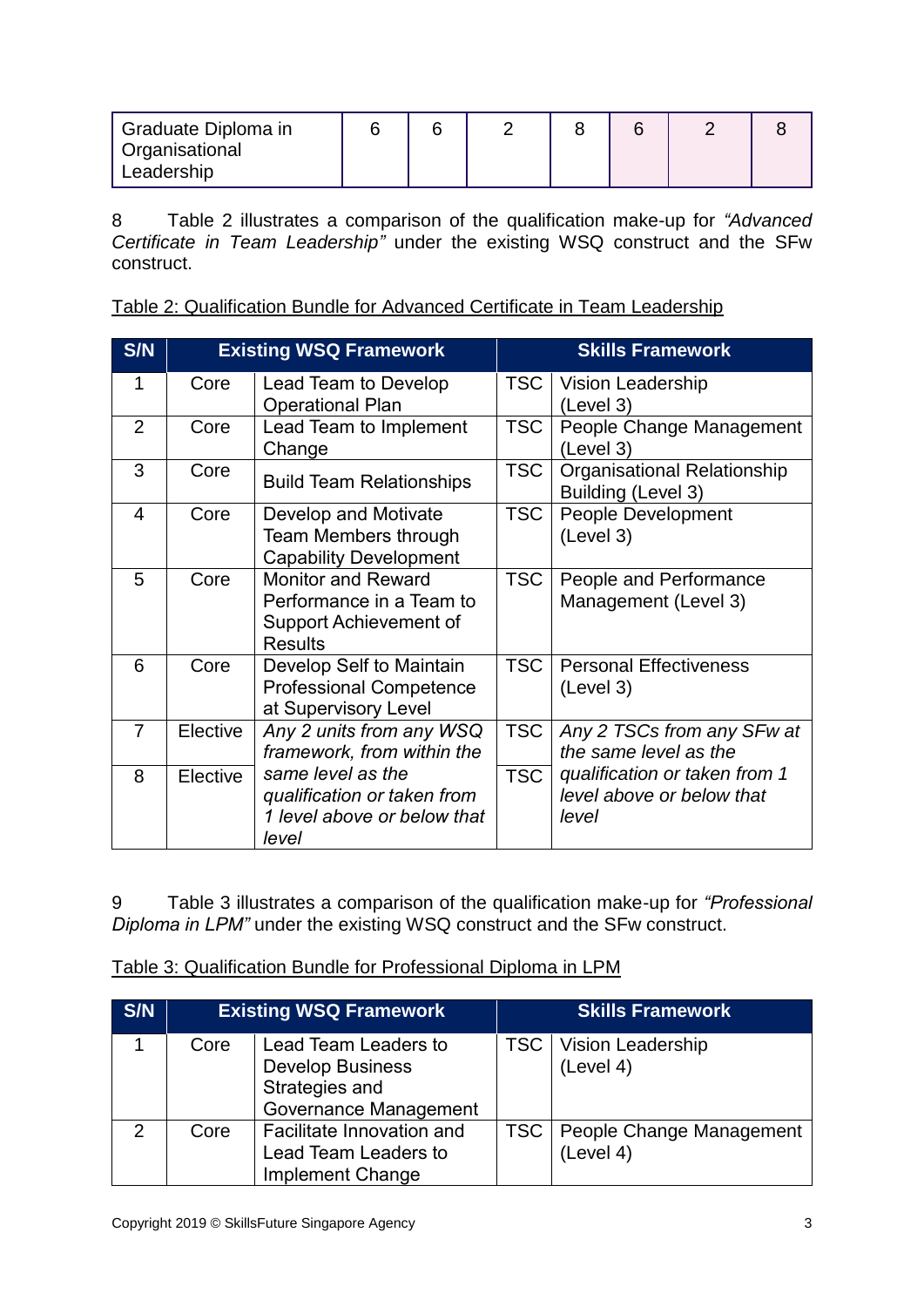| 3 | Core     | <b>Cultivate Workplace</b><br><b>Relationships and Diversity</b>                                                  | <b>TSC</b> | <b>Organisational Relationship</b><br>Building (Level 4)                             |
|---|----------|-------------------------------------------------------------------------------------------------------------------|------------|--------------------------------------------------------------------------------------|
| 4 | Core     | <b>Develop Team Leaders</b><br>through Capability<br>Development and<br>Coaching                                  | <b>TSC</b> | <b>People Development</b><br>(Level 4)                                               |
| 5 | Core     | <b>Monitor and Reward</b><br><b>Performance Across</b><br><b>Teams to Manage</b><br><b>Achievement of Results</b> | <b>TSC</b> | People and Performance<br>Management (Level 4)                                       |
| 6 | Core     | Develop Self to Maintain<br><b>Professional Competence</b><br>at Managerial Level                                 | TSC.       | <b>Personal Effectiveness</b><br>(Level 4)                                           |
| 7 | Elective | Any 2 units from any WSQ<br>framework, from within the<br>same level as the                                       | <b>TSC</b> | Any 2 TSCs from any SFw at<br>the same level as the<br>qualification or taken from 1 |
| 8 | Elective | qualification or taken from<br>1 level above or below that<br>level                                               |            | level above or below that<br>level                                                   |

10 Table 4 illustrates a comparison of the qualification make-up for *"Specialist Diploma in LPM"* under the existing WSQ construct and the SFw construct.

| S/N |      | <b>Existing WSQ Framework</b>                                                                                                             |            | <b>Skills Framework</b>                           |
|-----|------|-------------------------------------------------------------------------------------------------------------------------------------------|------------|---------------------------------------------------|
| 1   | Core | Lead Managers to Develop<br>Organisational and<br>Governance Strategies                                                                   | <b>TSC</b> | Vision Leadership<br>(Level 5)                    |
| 2   | Core | Facilitate Innovation and<br>Lead Managers to Manage<br>Change                                                                            | <b>TSC</b> | People Change Management<br>(Level 5)             |
| 3   | Core | <b>Foster Business</b><br>Relationships and<br><b>Organisational Diversity</b>                                                            | <b>TSC</b> | Organisational Relationship<br>Building (Level 5) |
| 4   | Core | Develop Managers and<br><b>High Potential Employees</b><br>through Organisational<br>Talent Capability Review                             | <b>TSC</b> | People Development<br>(Level 5)                   |
| 5   | Core | <b>Monitor Divisional</b><br>Performance and Develop<br><b>Reward Strategies to</b><br><b>Facilitate Achievement of</b><br><b>Results</b> | TSC        | People and Performance<br>Management (Level 5)    |
| 6   | Core | Develop Self to Maintain<br><b>Professional Competence</b>                                                                                | <b>TSC</b> | <b>Personal Effectiveness</b><br>(Level 5)        |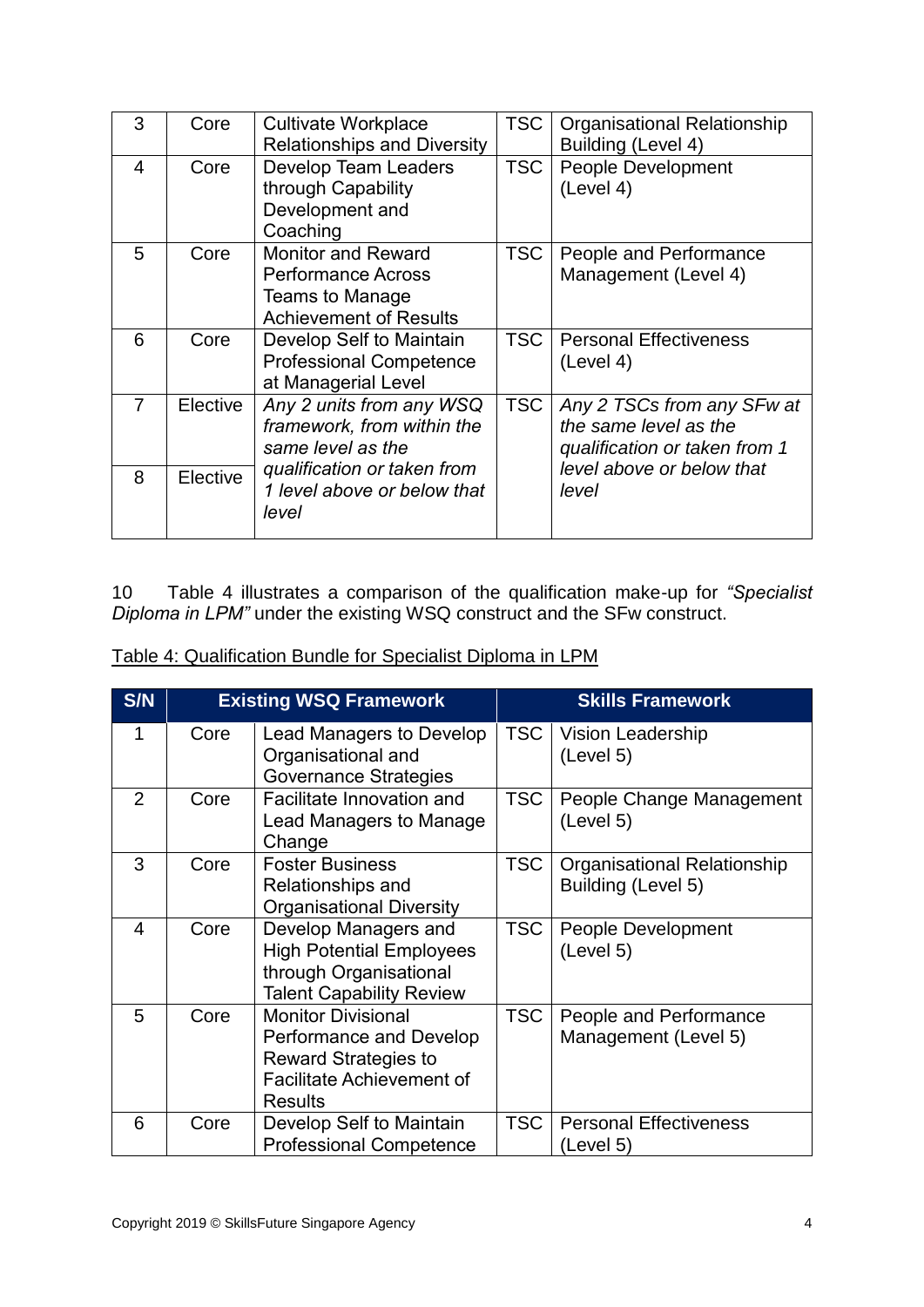|   |          | at Senior Management<br>Level                                               |                                                                                            |
|---|----------|-----------------------------------------------------------------------------|--------------------------------------------------------------------------------------------|
|   | Elective | Any 2 units from any WSQ<br>framework, from within the<br>same level as the | TSC   Any 2 TSCs from any SFw at<br>the same level as the<br>qualification or taken from 1 |
| 8 | Elective | qualification or taken from<br>1 level above or below that<br>level         | level above or below that<br>level                                                         |

11 Table 5 illustrates a comparison of the qualification make-up for *"Graduate Diploma in Organisational Leadership"* under the existing WSQ construct and the SFw construct.

| Table 5: Qualification Bundle for Graduate Diploma in Organisational Leadership |  |  |
|---------------------------------------------------------------------------------|--|--|
|                                                                                 |  |  |

| S/N            |          | <b>Existing WSQ Framework</b>                                                                                                 |            | <b>Skills Framework</b>                                                              |
|----------------|----------|-------------------------------------------------------------------------------------------------------------------------------|------------|--------------------------------------------------------------------------------------|
| 1              | Core     | Lead Organisation to<br><b>Develop Organisational</b><br><b>Strategic Priorities, Culture</b><br>and Governance               | <b>TSC</b> | Vision Leadership<br>(Level 6)                                                       |
| 2              | Core     | Facilitate Innovation and<br>Lead Change at the<br><b>Organisational Level</b>                                                | <b>TSC</b> | People Change Management<br>(Level 6)                                                |
| 3              | Core     | <b>Establish Organisational</b><br><b>Relationships and Lead</b><br><b>Organisational Diversity</b>                           | <b>TSC</b> | Organisational Relationship<br>Building (Level 6)                                    |
| $\overline{4}$ | Core     | Lead Organisational<br>Succession Planning,<br><b>Capability Development</b><br>and Employee<br>Engagement                    | <b>TSC</b> | People Development<br>(Level 6)                                                      |
| 5              | Core     | <b>Monitor Organisational</b><br>Performance and Develop<br><b>Reward Strategies to Lead</b><br><b>Achievement of Results</b> | <b>TSC</b> | People and Performance<br>Management (Level 6)                                       |
| 6              | Core     | Develop Self to Maintain<br><b>Professional Competence</b><br>to Lead an Organisation                                         | <b>TSC</b> | <b>Personal Effectiveness</b><br>(Level 6)                                           |
| $\overline{7}$ | Elective | Any 2 units from any WSQ<br>framework, from within the<br>same level as the                                                   | <b>TSC</b> | Any 2 TSCs from any SFw at<br>the same level as the<br>qualification or taken from 1 |
| 8              | Elective | qualification or taken from<br>1 level above or below that<br>level                                                           |            | level above or below that<br>level                                                   |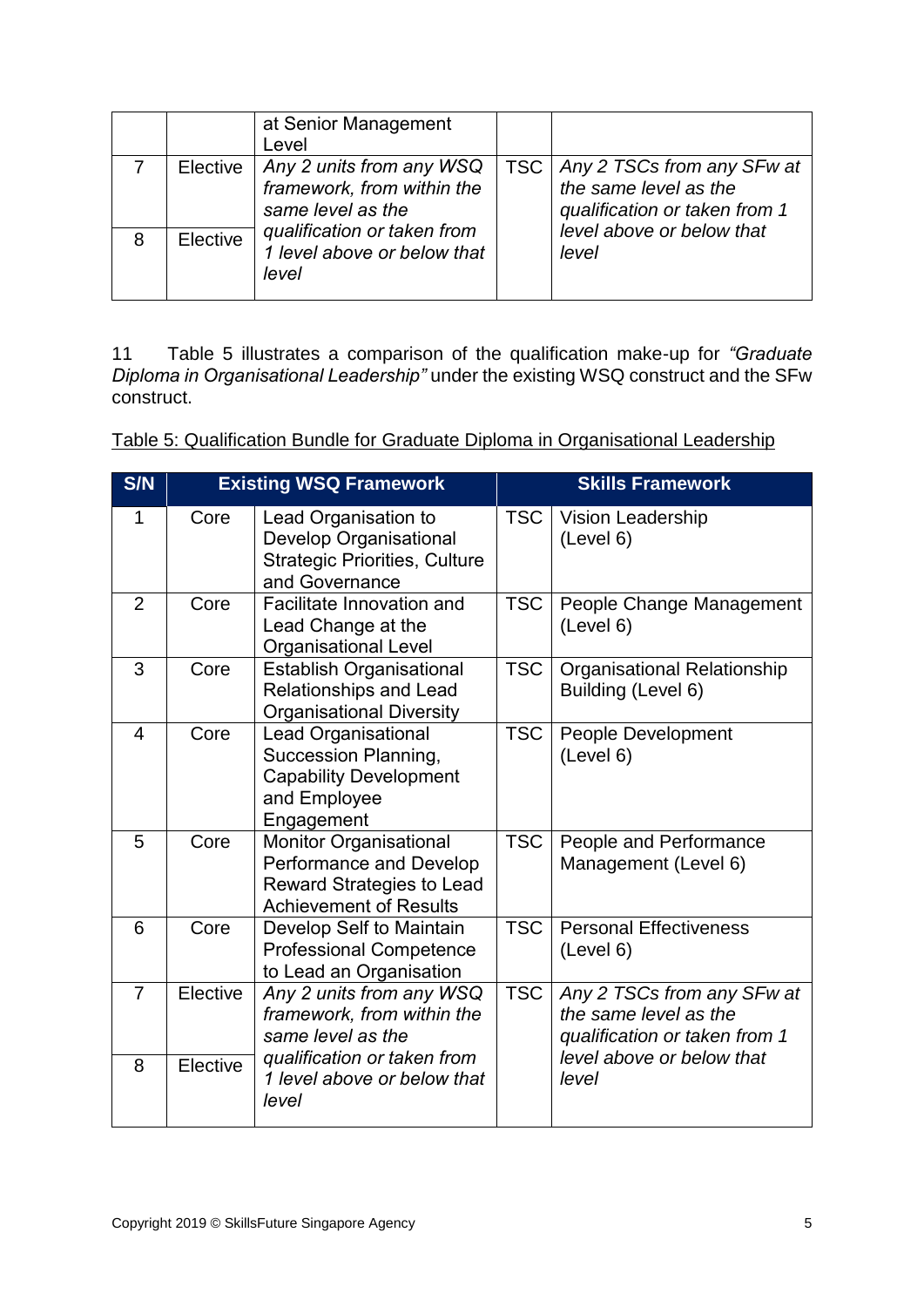# **Transition Matters**

12 Training providers will have to undergo organisational accreditation (OA) during the period of 1 April 2019 to 30 June 2019, and course accreditation (CA) during the period of 1 May 2019 to 31 July 2019. Fee waivers will be granted for LPM WSQ training providers.

13 Training providers should advise trainees who have commenced studies of qualification programmes accredited to SS to complete the programmes within the 18-month transition period. Trainees will be awarded qualifications based on existing SS codes.

14 Training providers are to complete the training activities for WSQ courses based on LPM SS and post-training administrative follow-up (eg. assessment results submission, etc) by 30 September 2020.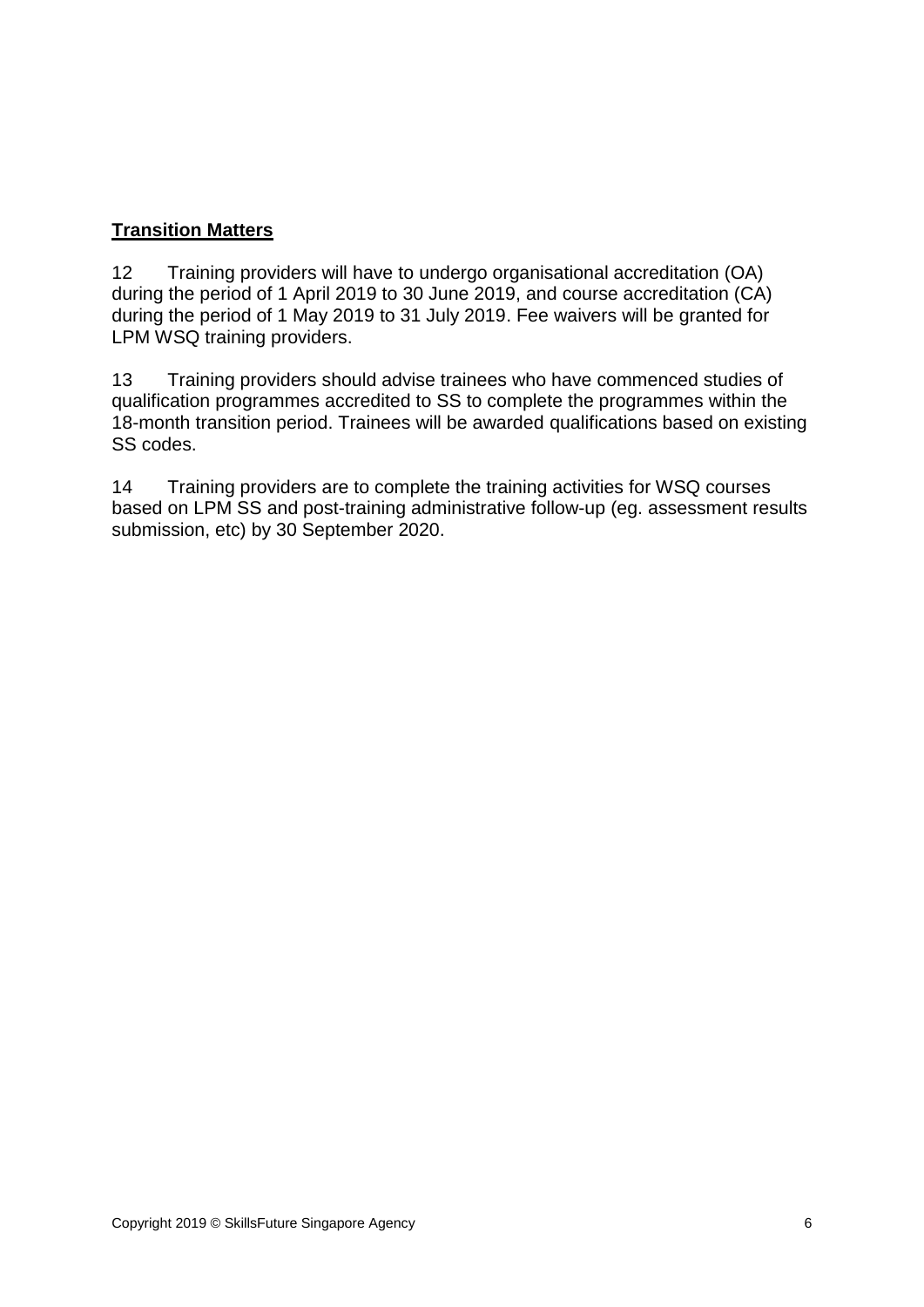# **Annex A**

# **Technical Skills and Competencies (TSC) Titles**

| <b>WSQ CS/SS Code</b> | <b>Competency Unit</b>                                                                                     | <b>TSC Code</b>  | <b>TSC Title</b>              | <b>Level</b> |
|-----------------------|------------------------------------------------------------------------------------------------------------|------------------|-------------------------------|--------------|
| LPM-CHG-301C-0        | Lead Team to Implement Change                                                                              | INP-BIN-3127-1.1 | People Change Management      | Level 3      |
| LPM-CHG-401C-0        | <b>Facilitate Innovation and Lead Team</b><br>Leaders to Implement Change                                  | INP-BIN-4127-1.1 | People Change Management      | Level 4      |
| LPM-CHG-501C-0        | Facilitate Innovation and Lead Managers to<br>Manage Change                                                | INP-BIN-5127-1.1 | People Change Management      | Level 5      |
| LPM-CHG-601C-0        | Facilitate Innovation and Lead Change at<br>the Organisational Level                                       | INP-BIN-6127-1.1 | People Change Management      | Level 6      |
| LPM-DEV-301C-0        | Develop and Motivate Team Members<br>through Capability Development                                        | RET-PMD-3002-1.1 | People Development            | Level 3      |
| LPM-DEV-401C-0        | Develop Team Leaders through Capability<br>Development and Coaching                                        | RET-PMD-4002-1.1 | People Development            | Level 4      |
| LPM-DEV-501C-0        | Develop Managers and High Potential<br>Employees through Organisational Talent<br><b>Capability Review</b> | RET-PMD-5002-1.1 | People Development            | Level 5      |
| LPM-DEV-601C-0        | Lead Organisational Succession Planning,<br><b>Capability Development and Employee</b><br>Engagement       | RET-PMD-6002-1.1 | People Development            | Level 6      |
| LPM-PER-301C-0        | Develop Self to Maintain Professional<br><b>Competence at Supervisory Level</b>                            | RET-PMD-3005-1.1 | <b>Personal Effectiveness</b> | Level 3      |
| LPM-PER-401C-0        | Develop Self to Maintain Professional<br>Competence at Managerial Level                                    | RET-PMD-4005-1.1 | <b>Personal Effectiveness</b> | Level 4      |
| LPM-PER-501C-0        | Develop Self to Maintain Professional<br>Competence at Senior Management Level                             | RET-PMD-5005-1.1 | <b>Personal Effectiveness</b> | Level 5      |
| LPM-PER-601C-0        | Develop Self to Maintain Professional<br>Competence to Lead an Organisational                              | RET-PMD-6005-1.1 | <b>Personal Effectiveness</b> | Level 6      |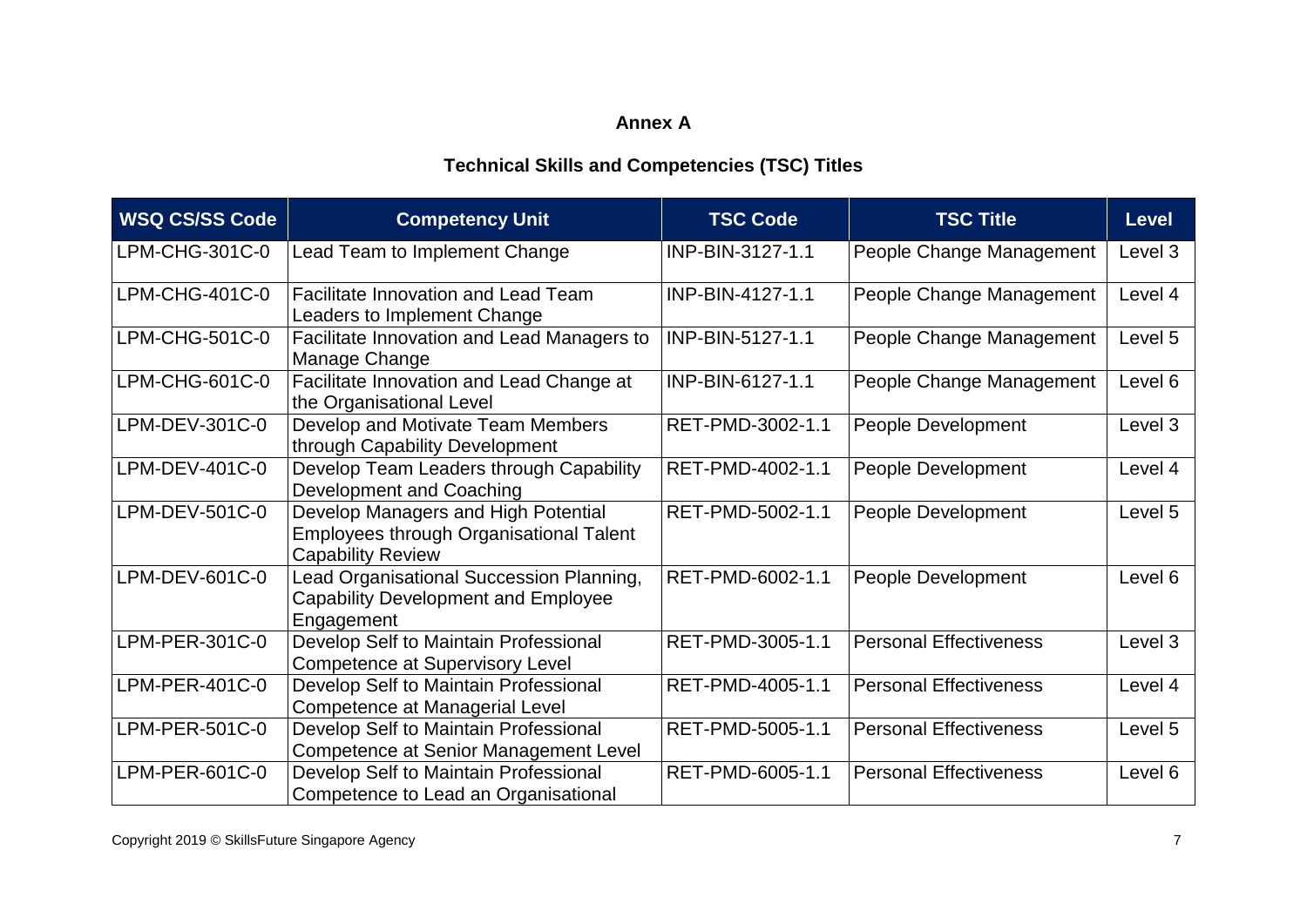| <b>WSQ CS/SS Code</b> | <b>Competency Unit</b>                                                                                         | <b>TSC Code</b>  | <b>TSC Title</b>                               | <b>Level</b> |
|-----------------------|----------------------------------------------------------------------------------------------------------------|------------------|------------------------------------------------|--------------|
| LPM-RES-301C-0        | Monitor and Reward Performance in a<br>Team to Support Achievement of Results                                  | INP-PDV-3049-1.1 | People and Performance<br>Management           | Level 3      |
| LPM-RES-401C-0        | Monitor and Reward Performance Across<br>Teams to Manage Achievement of Results                                | INP-PDV-4049-1.1 | People and Performance<br>Management           | Level 4      |
| LPM-RES-501C-0        | Monitor Divisional Performance and<br>Develop Reward Strategies to Facilitate<br><b>Achievement of Results</b> | INP-PDV-5049-1.1 | People and Performance<br>Management           | Level 5      |
| LPM-RES-601C-0        | Monitor Organisational Performance and<br>Develop Reward Strategies to Lead<br><b>Achievement of Results</b>   | INP-PDV-6049-1.1 | People and Performance<br>Management           | Level 6      |
| LPM-RLT-301C-0        | <b>Build Team Relationships</b>                                                                                | RET-PMD-3004-1.1 | Organisational Relationship<br><b>Building</b> | Level 3      |
| LPM-RLT-401C-0        | <b>Cultivate Workplace Relationships and</b><br><b>Diversity</b>                                               | RET-PMD-4004-1.1 | Organisational Relationship<br><b>Building</b> | Level 4      |
| LPM-RLT-501C-0        | Foster Business Relationships and<br><b>Organisational Diversity</b>                                           | RET-PMD-5004-1.1 | Organisational Relationship<br><b>Building</b> | Level 5      |
| LPM-RLT-601C-0        | Establish Organisational Relationships and<br><b>Lead Organisational Diversity</b>                             | RET-PMD-6004-1.1 | Organisational Relationship<br><b>Building</b> | Level 6      |
| LPM-VIS-301C-0        | Lead Team to Develop Operational Plan                                                                          | RET-LPM-3002-1.1 | <b>Vision Leadership</b>                       | Level 3      |
| LPM-VIS-401C-0        | Lead Team Leaders to Develop Business<br><b>Strategies and Governance Management</b>                           | RET-LPM-4002-1.1 | <b>Vision Leadership</b>                       | Level 4      |
| LPM-VIS-501C-0        | Lead Managers to Develop Organisational<br>and Governance Strategies                                           | RET-LPM-5002-1.1 | <b>Vision Leadership</b>                       | Level 5      |
| LPM-VIS-601C-0        | <b>Lead Organisation to Develop</b><br><b>Organisational Strategic Priorities, Culture</b><br>and Governance   | RET-LPM-6002-1.1 | <b>Vision Leadership</b>                       | Level 6      |
| LPM-BRD-601E-0        | Act as an Effective Board Member                                                                               | RET-PRM-6002-1.1 | <b>Effective Board Member</b>                  | Level 6      |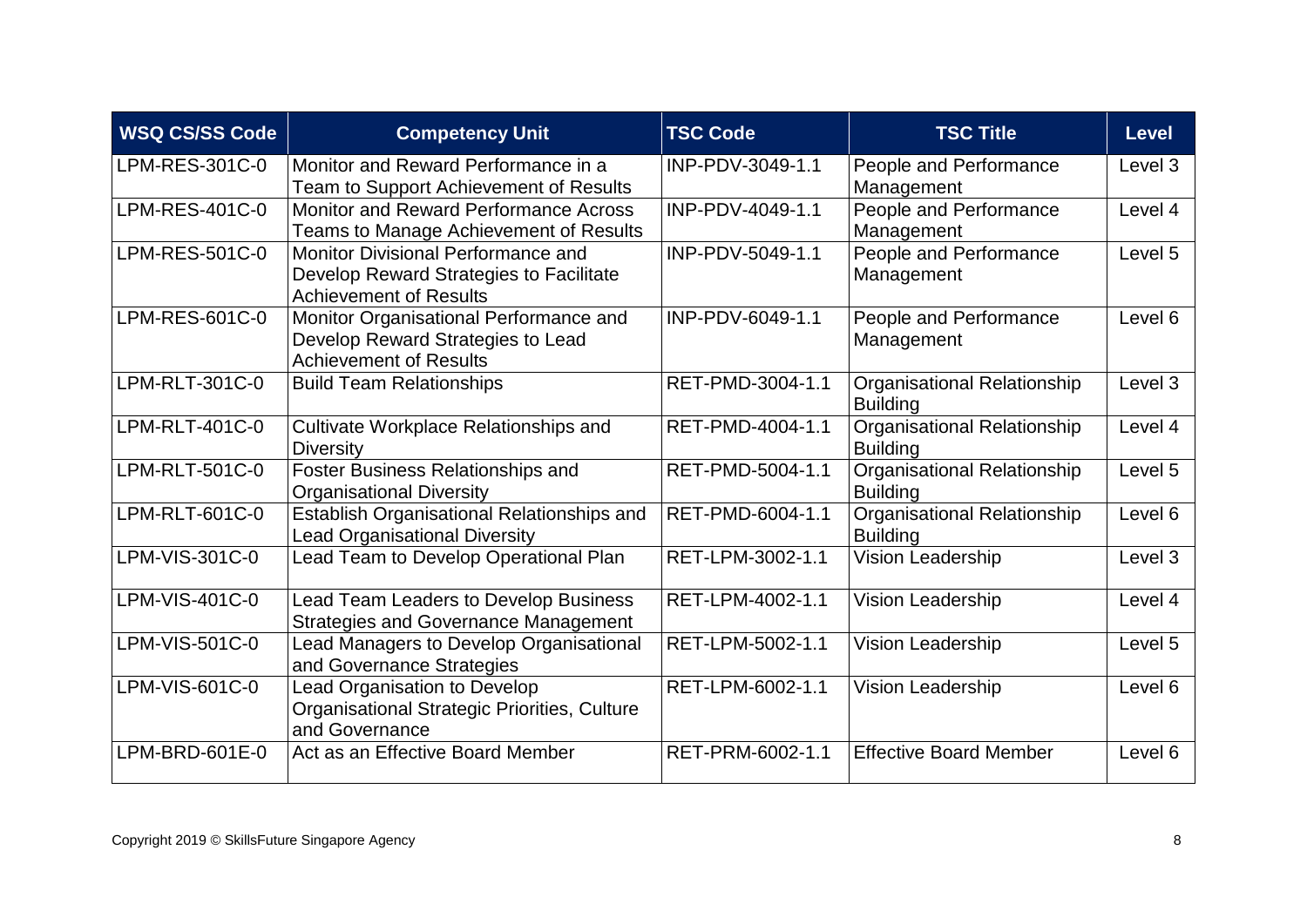| WSQ CS/SS Code | <b>Competency Unit</b>                      | <b>TSC Code</b> | <b>TSC Title</b> | <b>Level</b> |
|----------------|---------------------------------------------|-----------------|------------------|--------------|
| LPM-GEN-601E-0 | Build Positive Relationships with the Board | (To be Expired) |                  |              |
| LPM-GEN-602E-0 | Represent and Promote the Organisation      | (To be Expired) |                  |              |